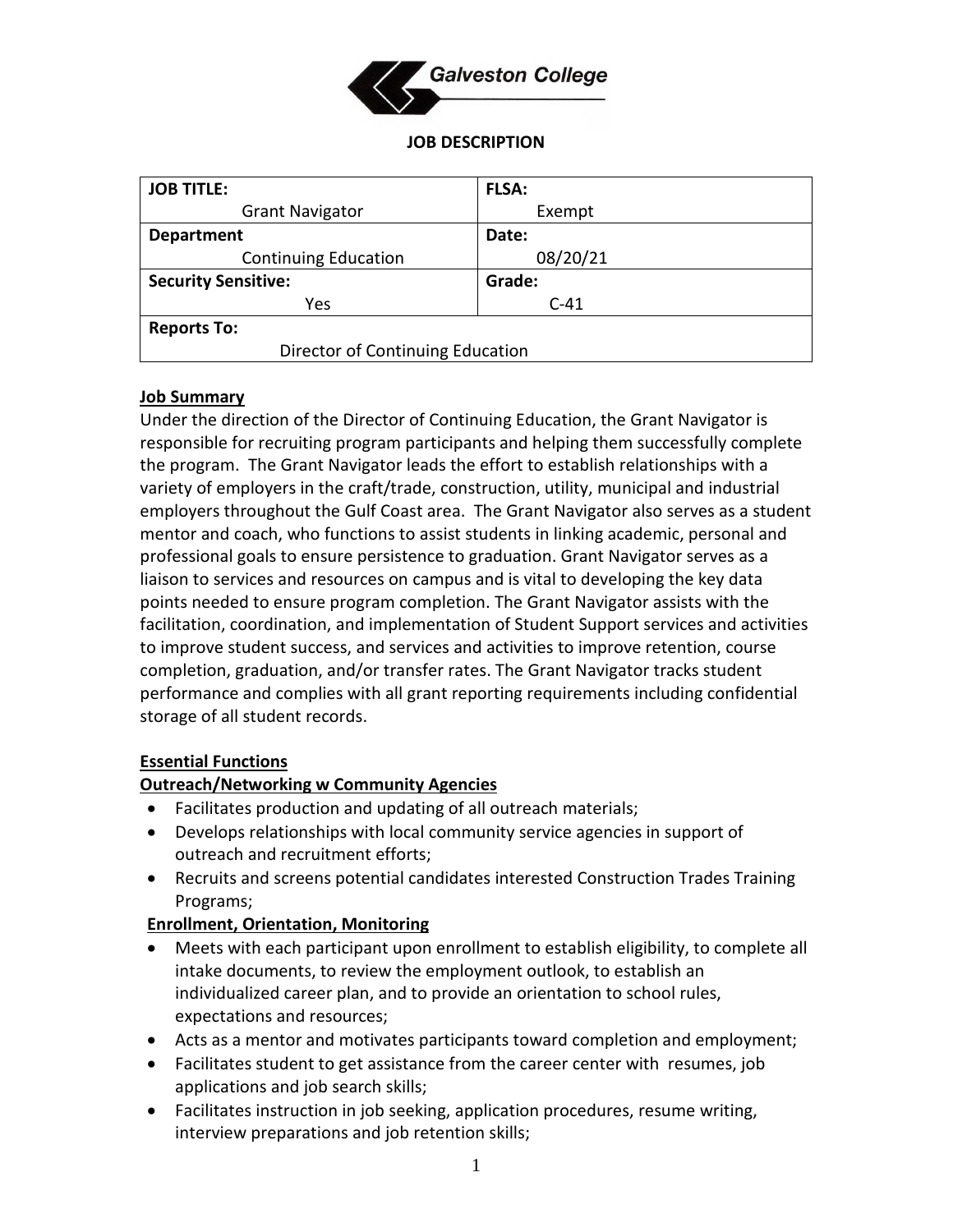- Maintains contact with participants' during their enrollment in the program and monitors attendance and progress.
- Advises students and provides linkages for assistance with support services when necessary;
- Builds relationships with local community service agencies for purposes of information and referrals for student support services.
- Participates in and/or facilitates class activities such as field trips, job fairs, guest speakers and completion ceremonies.

## **Employer Outreach & Student Employment**

- Actively expands employment opportunities available to participants by working with local employers, government, and education/training partners;
- Participates in employer outreach events such as job fairs, conferences, employer advisory committees and Workforce Solutions partner meetings.

# **Administrative**

- Meets with program staff on a regular basis to ensure appropriate information sharing, coordination of program activities and service delivery;
- Works with CE staff to develop systems and procedures for the position;
- Maintains confidentiality of information exposed to in the course of business regarding students, supervisors or other employees;
- Contributes to a safe educational and working environment by participating in all drills and training and being prepared to take action should a health or safety emergency occur;
- Requires the kind of teamwork, supervision, and personal interaction, that cannot be had in a home office situation; therefore, regular and predictable on-site attendance is a job requirement;
- Prepares documents, reports, contracts and routine correspondence;
- Prepares quarterly, final and other reports required by the grant.
- Other duties as assigned.

# **Minimum Education, Skills and Abilities**

- Bachelor's degree in Business, Education, or 5-7 years' work experience in a craft/trade teaching field currently offered by the college, or a closely related area;
- Demonstrated knowledge and skills in the use of integrated software systems and Microsoft Office applications;
- Proficiency in Excel and Word;
- Demonstrated skills in recruiting, networking business and community services;
- Demonstrated skills in establishing and maintaining effective working relationships with students, staff, faculty, and the public;
- Demonstrated skills in facilitating and modeling a quality customer service orientation;
- Ability to work effectively within an ethnic, cultural and socially diverse student population;
- Ability to work collegially and collaboratively;
- Demonstrated excellent written and verbal communication skills;
- Demonstrated strong interpersonal skills;